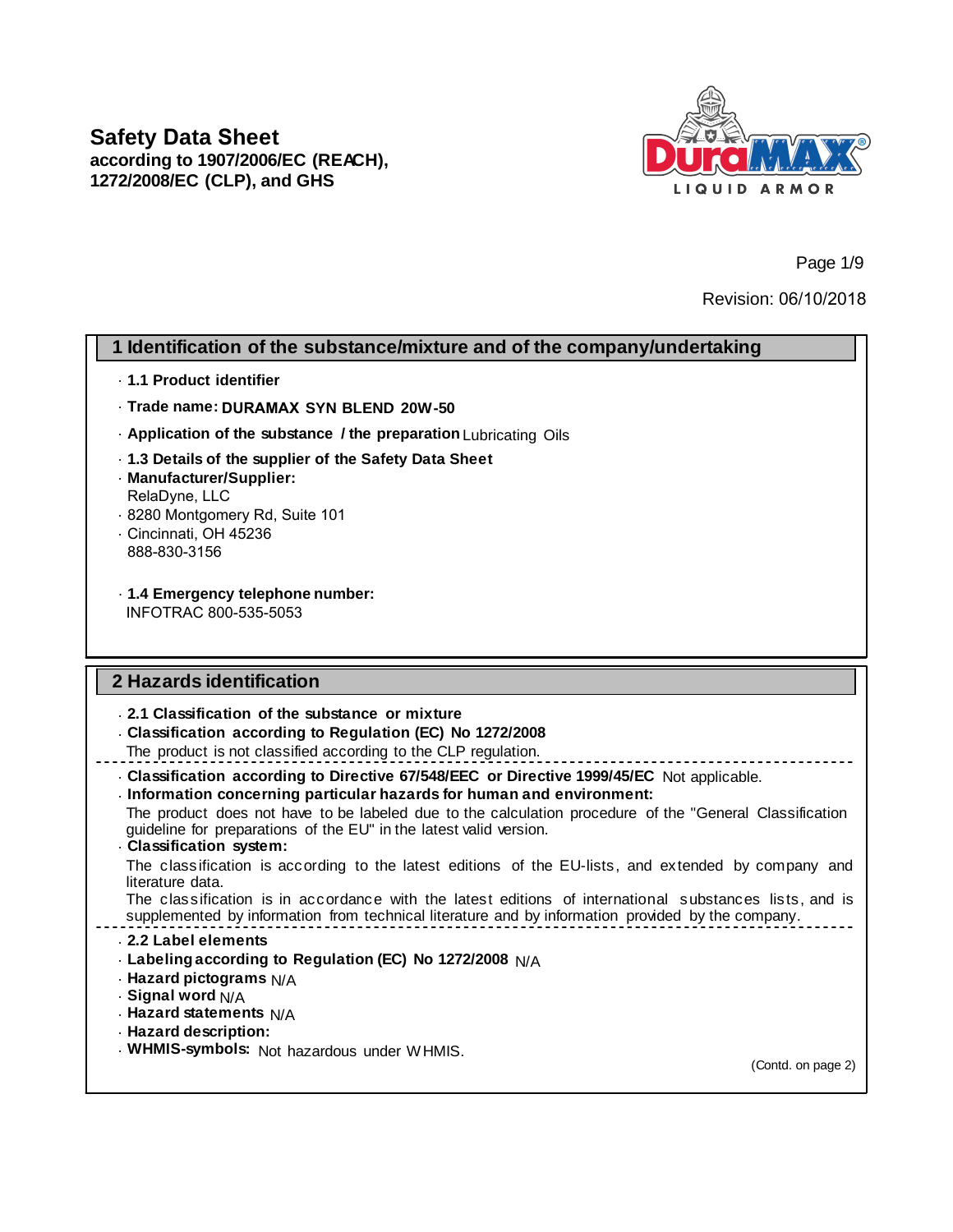Trade name: DURAMAX SYN BLEND 20W-50

(Contd. of page 1)

#### · **HMIS Long Term Health Hazard Substances**

None of the ingredients is listed.

### · **2.3 Other hazards**

- · **Results of PBT and vPvB assessment**
- · **PBT:** Not applicable.
- · **vPvB:** Not applicable.

## **3 Composition/information on ingredients**

#### · **3.2 Mixtures**

· **Description:** Mixture of substances listed below with nonhazardous additions.

| . Dangerous components:                                            |                                                                                                                               |     |
|--------------------------------------------------------------------|-------------------------------------------------------------------------------------------------------------------------------|-----|
| CAS: 64742-54-7<br>EINECS: 265-157-1<br>Index number: 649-467-00-8 | Distillates (petroleum), hydrotreated heavy paraffinic<br>substance with a Community workplace exposure limit<br>Carc. Cat. 2 | 19% |
| CAS: 64741-88-4<br>EINECS: 265-090-8<br>Index number: 649-454-00-7 | Distillates (petroleum), solvent-refined heavy paraffinic<br>Carc. Cat. 2                                                     | 58% |
| CAS: 72623-87-1<br>EINECS: 276-738-4<br>Index number: 649-483-00-5 | Lubricating oils (petroleum), C20-50, hydrotreated neutral oil-based<br>Carc. Cat. 2                                          | 10% |

#### · **Additional information:**

Note L: The classification as a carcinogen need not apply if it can be shown that the substance contains less than 3 % DMSO extract as measured by IP 346 'Determination of polycyclic arom atics in unused lubricating base oils and asphaltene free petroleum fractions - Dimethyl sulphoxide extraction refractive index method', Institute of Petroleum, London. This product meets these requirements. For the wording of the listed risk phrases refer to section 16.

### **4 First aid measures**

### · **4.1 Description of first aid measures**

· **General information:** No special measures required.

· **After inhalation:** Supply fresh air; consult doctor in case of complaints.

### · **After skin contact:**

Immediately wash with water and soap and rinse thoroughly.

Immediately rinse with water.

#### · **After eye contact:**

Remove contact lenses if worn.

Rinse opened eye for several minutes under running water. If symptoms persist, consult a doctor.

#### · **After swallowing:**

Rinse out mouth and then drink plenty of water.

Do not induce vomiting; call for medical help immediately.

## · **4.2 Most important symptoms and effects, both acute and delayed**

No further relevant information available.

(Contd. on page 3)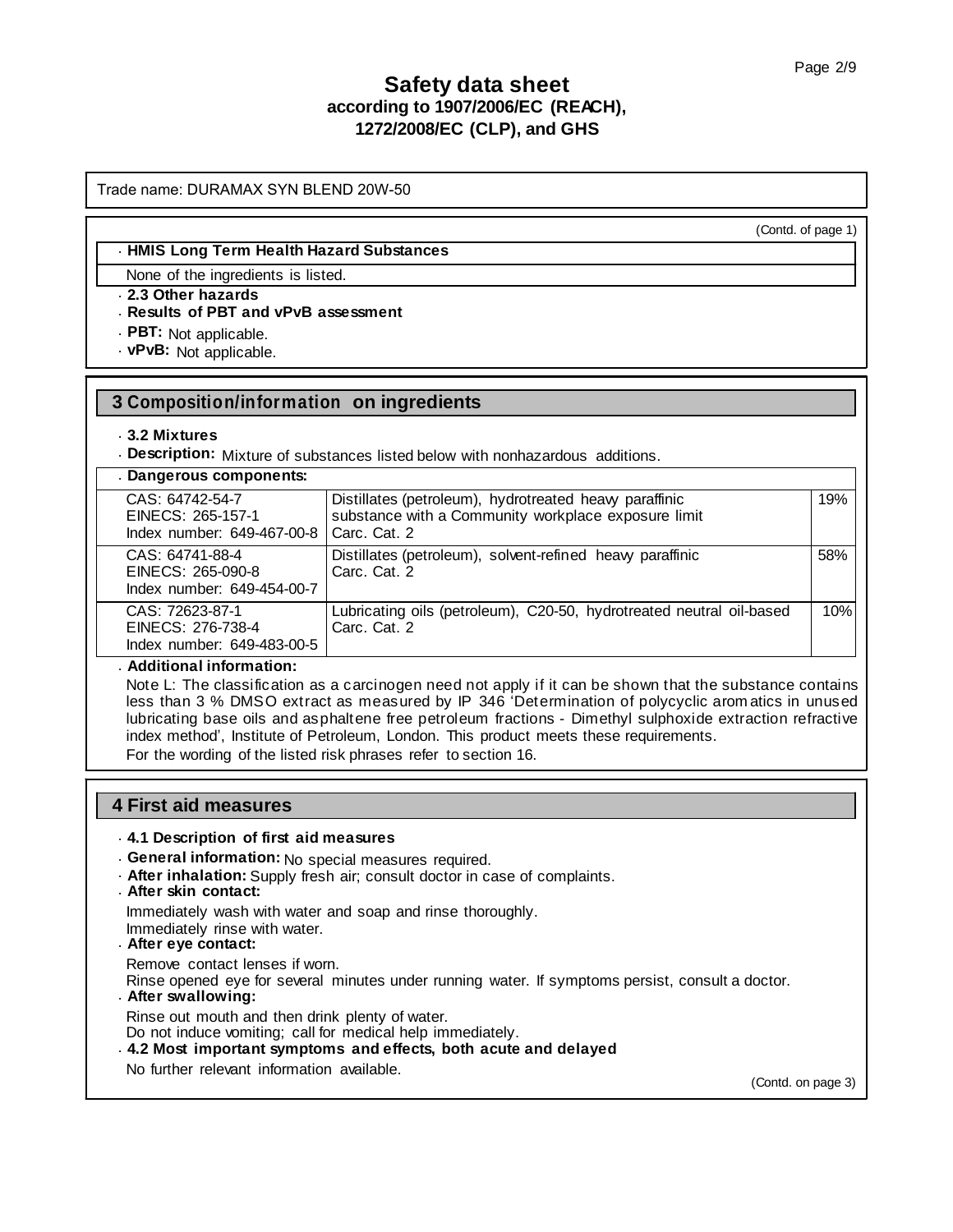(Contd. of page 2)

# **Safety data sheet according to 1907/2006/EC (REACH), 1272/2008/EC (CLP), and GHS**

Trade name: DURAMAX SYN BLEND 20W-50

### · **4.3 Indication of any immediate medical attention and special treatment needed**

No further relevant information available.

## **5 Firefighting measures**

- · **5.1 Extinguishing media**
- · **Suitable extinguishing agents:** Carbon dioxide Water haze or fog Foam
- Fire-extinguishing powder
- · **For safety reasons unsuitable extinguishing agents:** Water with full jet
- · **5.2 Special hazards arising from the substance or mixture**

In case of fire, the following can be released: Carbon monoxide (CO) Under certain fire conditions, traces of other toxic gases cannot be excluded. · **5.3 Advice for firefighters**

· **Protective equipment:**

Wear self-contained respiratory protective device.

Wear fully protective suit.

### **6 Accidental release measures**

· **6.1 Personal precautions, protective equipment and emergency procedures**

Ensure adequate ventilation

- Wear protective equipment. Keep unprotected persons away.
- · **6.2 Environmental precautions:**

Do not allow to enter sewers/ surface or ground water.

Prevent from spreading (e.g. by damming-in or oil barriers).

· **6.3 Methods and material for containment and cleaning up:**

Absorb with liquid-binding material (sand, diatomite, acid binders, universal binders, sawdust).

Send for recovery or disposal in suitable receptacles. Do not flush with water or aqueous cleansing agents

- · **6.4 Reference to other sections**
- 

See Section 7 for information on safe handling.

See Section 8 for information on personal protection equipment.

See Section 13 for disposal information.

## **7 Handling and storage**

- · **7.1 Precautions for safe handling** Avoid the formation of oil haze.
- · **Information about fire and explosion protection:** No special measures required.
- · **7.2 Conditions for safe storage, including any incompatibilities**
- · **Storage:**
- · **Requirements to be met by storerooms and receptacles:** No special requirements.

(Contd. on page 4)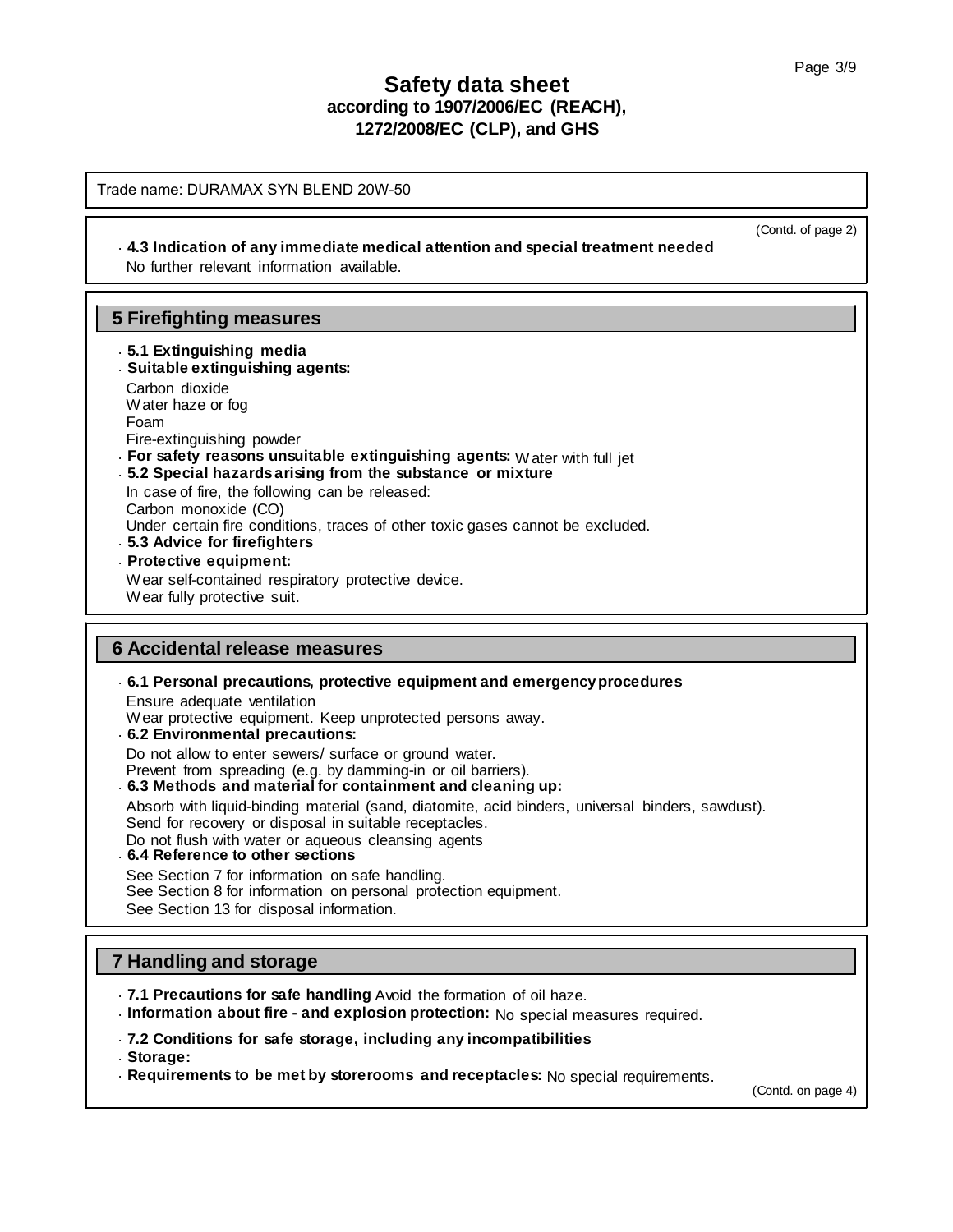Trade name: DURAMAX SYN BLEND 20W-50

(Contd. of page 3)

· **Information about storage in one common storage facility:**

Store away from foodstuffs.

Store away from oxidizing agents.

- · **Further information about storage conditions:** Store in cool, dry conditions in well sealed receptacles.
- · **7.3 Specific end use(s)** No further relevant information available.

### **8 Exposure controls/personal protection**

- · **Additional information about design of technical facilities:** No further data; see item 7.
- · **8.1 Control parameters**

#### · **Ingredients with limit values that require monitoring at the workplace:**

- **64742-54-7 Distillates (petroleum), hydrotreated heavy paraffinic**
- PEL (USA) 5 mg/m<sup>3</sup>
- TLV (USA) Short-term value: 10 mg/m<sup>3</sup>
	- Long-term value: 5 mg/m<sup>3</sup>
- · **Additional information:** The lists valid during the making were used as basis.
- · **8.2 Exposure controls**
- · **Personal protective equipment:**
- · **General protective and hygienic measures:**

The usual precautionary measures are to be adhered to when handling chemicals.

Keep away from foodstuffs, beverages and feed.

- Avoid contact with the eyes.
- · **Respiratory protection:**

Not necessary if room is well-ventilated.

- Use suitable respiratory protective device in case of insufficient ventilation.
- · **Protection of hands:**



Protective gloves

Oil resistant gloves

· **Material of gloves**

The selection of the suitable gloves does not only depend on the material, but also on further marks of quality and varies from manufacturer to manufacturer.

· **Eye protection:**

Safety glasses

Goggles recommended during refilling

(Contd. on page 5)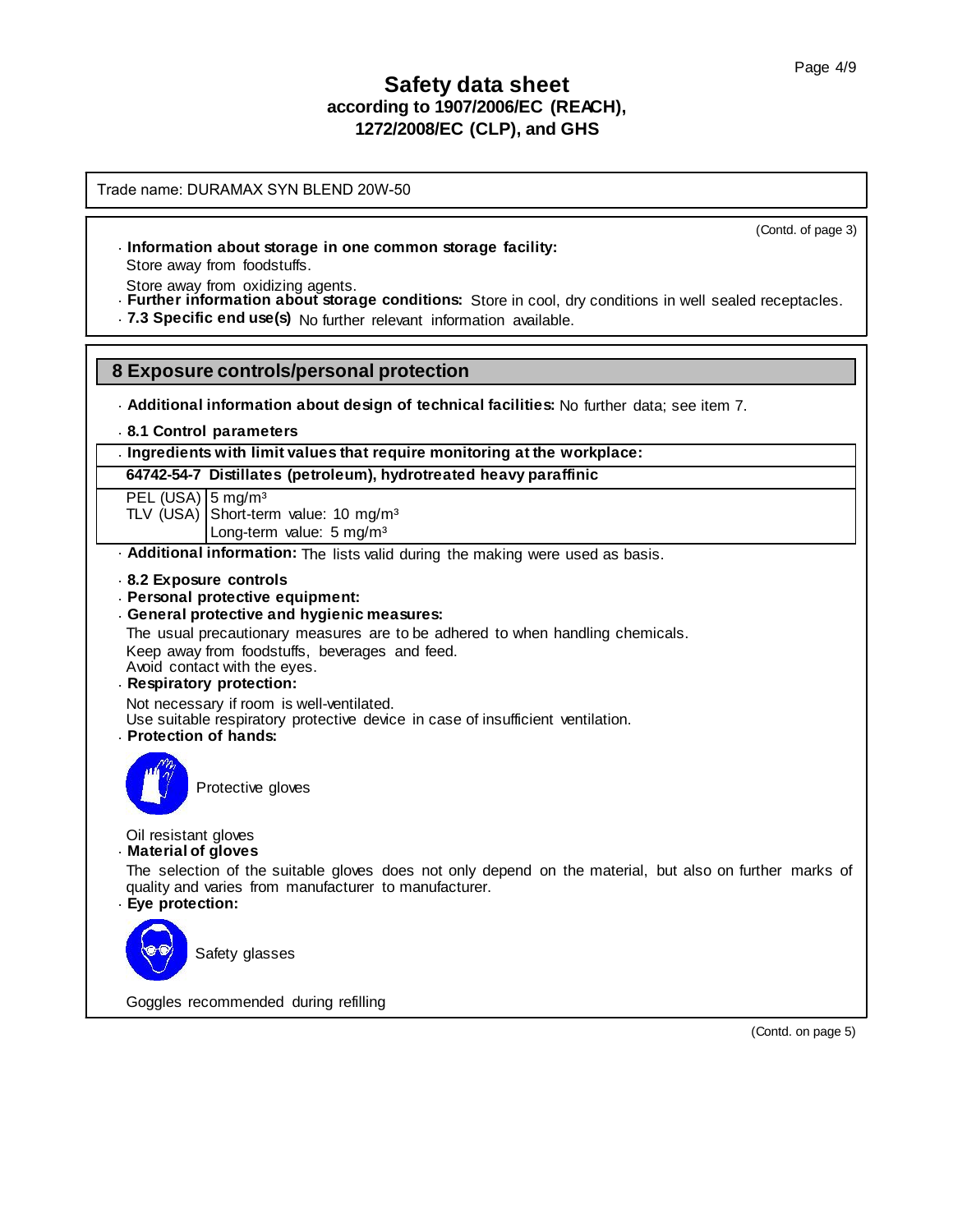Trade name: DURAMAX SYN BLEND 20W-50

(Contd. of page 4)

| 9 Physical and chemical properties                                  |                                               |  |  |
|---------------------------------------------------------------------|-----------------------------------------------|--|--|
| . 9.1 Information on basic physical and chemical properties         |                                               |  |  |
| <b>General Information</b><br>. Appearance:                         |                                               |  |  |
| Form:                                                               | Oily                                          |  |  |
| Colour:                                                             | Amber coloured                                |  |  |
| · Odour:                                                            | Characteristic                                |  |  |
| . Odour threshold:                                                  | Not determined.                               |  |  |
| · pH-value:                                                         | Not determined.                               |  |  |
| . Change in condition<br><b>Melting point/Melting range:</b>        |                                               |  |  |
| <b>Boiling point/Boiling range:</b>                                 | Undetermined.<br>Undetermined.                |  |  |
| · Flash point:                                                      | 220°C (419°F)                                 |  |  |
| . Flammability (solid, gaseous):                                    | Not applicable.                               |  |  |
| - Ignition temperature:                                             |                                               |  |  |
| <b>Decomposition temperature:</b>                                   | Not determined.                               |  |  |
| · Self-igniting:                                                    | Product is not self-igniting.                 |  |  |
| Danger of explosion:                                                | Product does not present an explosion hazard. |  |  |
| . Explosion limits:                                                 |                                               |  |  |
| Lower:                                                              | Not determined.                               |  |  |
| Upper:                                                              | Not determined.                               |  |  |
| . Vapour pressure:                                                  | Not determined.                               |  |  |
| . Density at 20°C:                                                  | $0,88$ g/cm <sup>3</sup>                      |  |  |
| . Relative density<br>. Vapour density                              | Not determined.                               |  |  |
| . Evaporation rate                                                  | Not determined.<br>Not determined.            |  |  |
| . Solubility in / Miscibility with                                  |                                               |  |  |
| water:                                                              | Not miscible or difficult to mix.             |  |  |
| - Partition coefficient (n-octanol/water): > 2,0 log POW (Estimate) |                                               |  |  |
| . Viscosity:                                                        |                                               |  |  |
| <b>Viscosity Index:</b>                                             | 120                                           |  |  |
| Kinematic at 40°C:                                                  | 170 cSt (17,5 cSt @ 100°C)                    |  |  |
| . Solvent content:                                                  |                                               |  |  |
| <b>Organic solvents:</b>                                            | 0.0%                                          |  |  |
| . 9.2 Other information                                             | No further relevant information available.    |  |  |

(Contd. on page 6)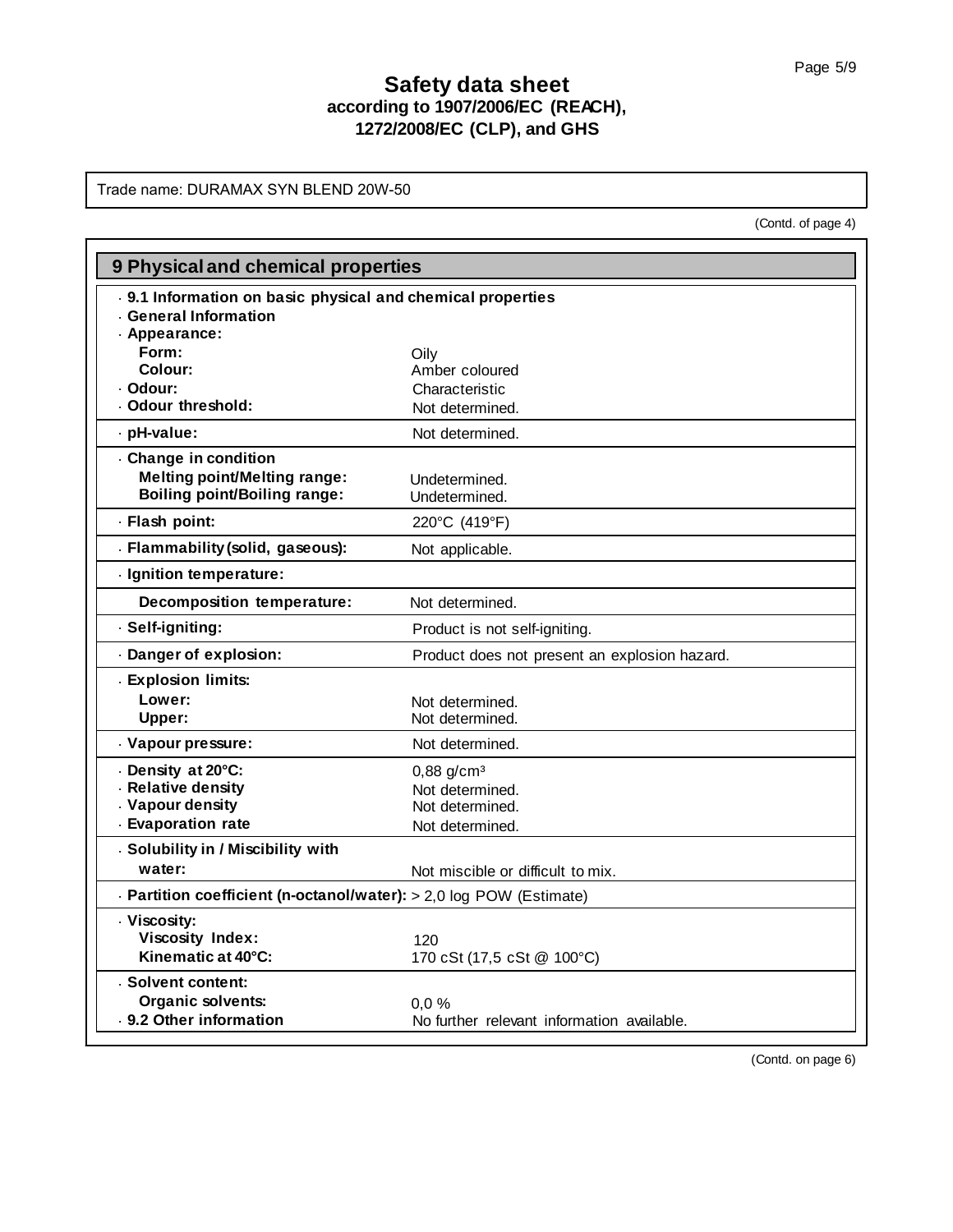Trade name: DURAMAX SYN BLEND 20W-50

(Contd. of page 5)

## **10 Stability and reactivity**

### · **10.1 Reactivity**

· **10.2 Chemical stability**

### · **Thermal decomposition / conditions to be avoided:**

No decomposition if used according to specifications.

- · **10.3 Possibility of hazardous reactions** Reacts with strong oxidizing agents.
- · **10.4 Conditions to avoid** Store away from oxidizing agents.
- · **10.5 Incompatible materials:** No further relevant information available.

## · **10.6 Hazardous decomposition products:**

Carbon monoxide and carbon dioxide Possible in traces. Sulphur oxides (SOx) Nitrogen oxides (NOx)

## **11 Toxicological information**

### · **11.1 Information on toxicological effects**

### · **Acute toxicity:**

### · **LD/LC50 values relevant for classification:**

Oral LD50 >2000 mg/kg (rat)

Dermal LD50 >2000 mg/kg (rabbit)

### · **Primary irritant effect:**

- · **on the skin:** Slight irritant effect on skin and mucous membranes.
- · **on the eye:** Slight irritant effect on eyes.
- · **Sensitization:** Sensitizing effect by skin contact is possible by prolonged exposure.

· **Additional toxicological information:**

The product is not subject to classification according to the calculation method of the General EU Classification Guidelines for Preparations as issued in the latest version.

When used and handled according to specifications, the product does not have any harmful effects to our experience and the information provided to us.

## **12 Ecological information**

- · **12.1 Toxicity**
- · **Aquatic toxicity:** The material is harmful to the environment.
- · **12.2 Persistence and degradability** Not easily biodegradable
- · **12.3 Bioaccumulative potential** May be accumulated in organism
- · **12.4 Mobility in soil** No further relevant information available.
- · **Additional ecological information:**
- · **General notes:**

Water hazard class 3 (German Regulation) (Self-assessment): extremely hazardous for water Danger to drinking water if even small quantities leak into the ground.

Do not allow undiluted product or large quantities of it to reach ground water, water course or sewage system.

(Contd. on page 7)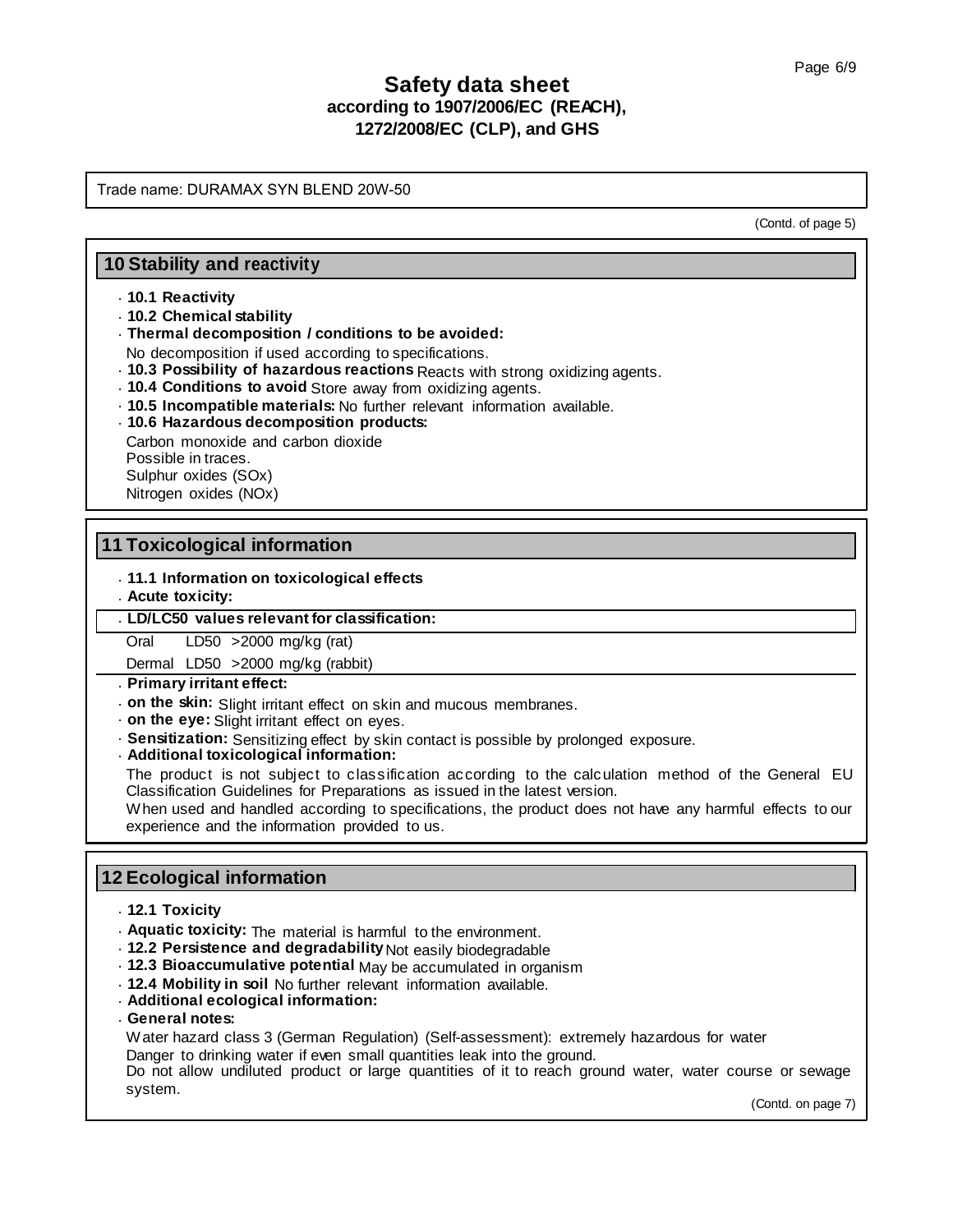Trade name: DURAMAX SYN BLEND 20W-50

#### · **12.5 Results of PBT and vPvB assessment**

· **PBT:** Not applicable.

· **vPvB:** Not applicable.

· **12.6 Other adverse effects** No further relevant information available.

## **13 Disposal considerations**

#### · **13.1 Waste treatment methods**

### · **Recommendation**

Can be reused after reprocessing. Delivery of waste oil to officially authorized collectors only. Must not be disposed together with household garbage. Do not allow product to reach sewage system.

### · **Uncleaned packaging:**

· **Recommendation:** Disposal must be made according to official regulations.

| <b>14 Transport information</b>                                                   |                 |
|-----------------------------------------------------------------------------------|-----------------|
| . 14.1 UN-Number<br>. DOT, ADN, IMDG, IATA                                        | N/A             |
| . 14.2 UN proper shipping name<br>. DOT, ADR, ADN, IMDG, IATA                     | N/A             |
| . 14.3 Transport hazard class(es)                                                 |                 |
| . DOT, ADR, ADN, IMDG, IATA<br>. Class                                            | N/A             |
| . 14.4 Packing group<br>. DOT, ADR, IMDG, IATA                                    | N/A             |
| . 14.5 Environmental hazards:<br>Marine pollutant:                                | No.             |
| . 14.6 Special precautions for user                                               | Not applicable. |
| . 14.7 Transport in bulk according to Annex II of<br>MARPOL73/78 and the IBC Code | Not applicable. |
| . UN "Model Regulation":                                                          |                 |

(Contd. on page 8)

(Contd. of page 6)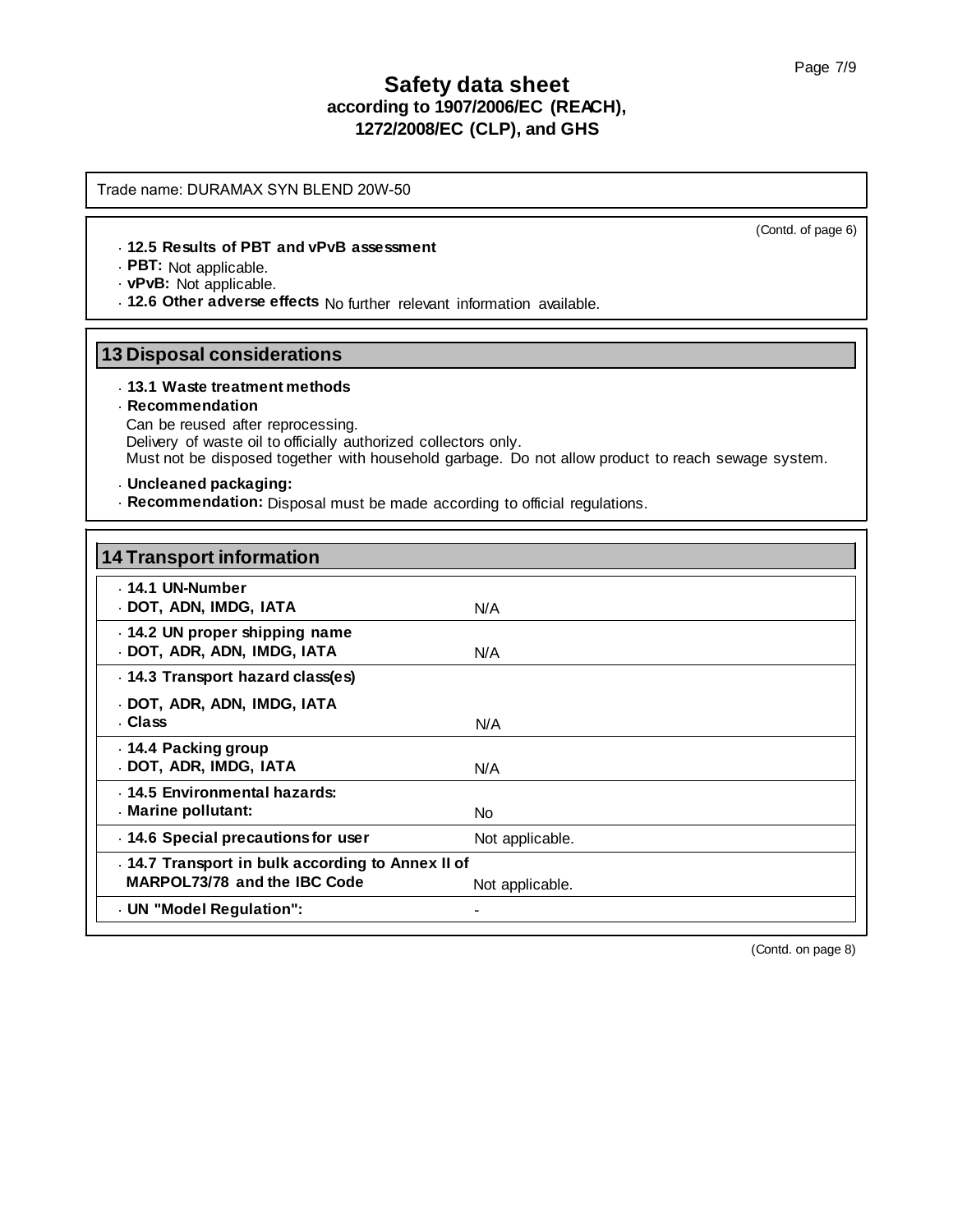Trade name: DURAMAX SYN BLEND 20W-50

(Contd. of page 7)

H

| - 15.1 Safety, health and environmental regulations/legislation specific for the substance or mixture<br>. United States (USA)<br>. SARA |  |
|------------------------------------------------------------------------------------------------------------------------------------------|--|
| . Section 355 (extremely hazardous substances):                                                                                          |  |
| None of the ingredients is listed.                                                                                                       |  |
| . Section 313 (Specific toxic chemical listings):                                                                                        |  |
| None of the ingredients is listed.                                                                                                       |  |
| . TSCA (Toxic Substances Control Act):                                                                                                   |  |
| All ingredients are listed.                                                                                                              |  |
| . Proposition 65 (California):                                                                                                           |  |
| . Chemicals known to cause cancer:                                                                                                       |  |
| None of the ingredients is listed.                                                                                                       |  |
| Chemicals known to cause reproductive toxicity for females:                                                                              |  |
| None of the ingredients is listed.                                                                                                       |  |
| . Chemicals known to cause reproductive toxicity for males:                                                                              |  |
| None of the ingredients is listed.                                                                                                       |  |
| . Chemicals known to cause developmental toxicity:                                                                                       |  |
| None of the ingredients is listed.                                                                                                       |  |
| . Carcinogenic Categories                                                                                                                |  |
| . EPA (Environmental Protection Agency)                                                                                                  |  |
| None of the ingredients is listed.                                                                                                       |  |
| . IARC (International Agency for Research on Cancer)                                                                                     |  |
| None of the ingredients is listed.                                                                                                       |  |
| . TLV (Threshold Limit Value established by ACGIH)                                                                                       |  |
| None of the ingredients is listed.                                                                                                       |  |
| . MAK (German Maximum Workplace Concentration)                                                                                           |  |
| None of the ingredients is listed.                                                                                                       |  |
| NIOSH-Ca (National Institute for Occupational Safety and Health)                                                                         |  |
| None of the ingredients is listed.                                                                                                       |  |
| . OSHA-Ca (Occupational Safety & Health Administration)                                                                                  |  |
| None of the ingredients is listed.                                                                                                       |  |
| . Canada                                                                                                                                 |  |
| . Canadian Domestic Substances List (DSL)                                                                                                |  |
| All ingredients are listed.                                                                                                              |  |
| Canadian Ingredient Disclosure list (limit 0.1%)                                                                                         |  |
|                                                                                                                                          |  |